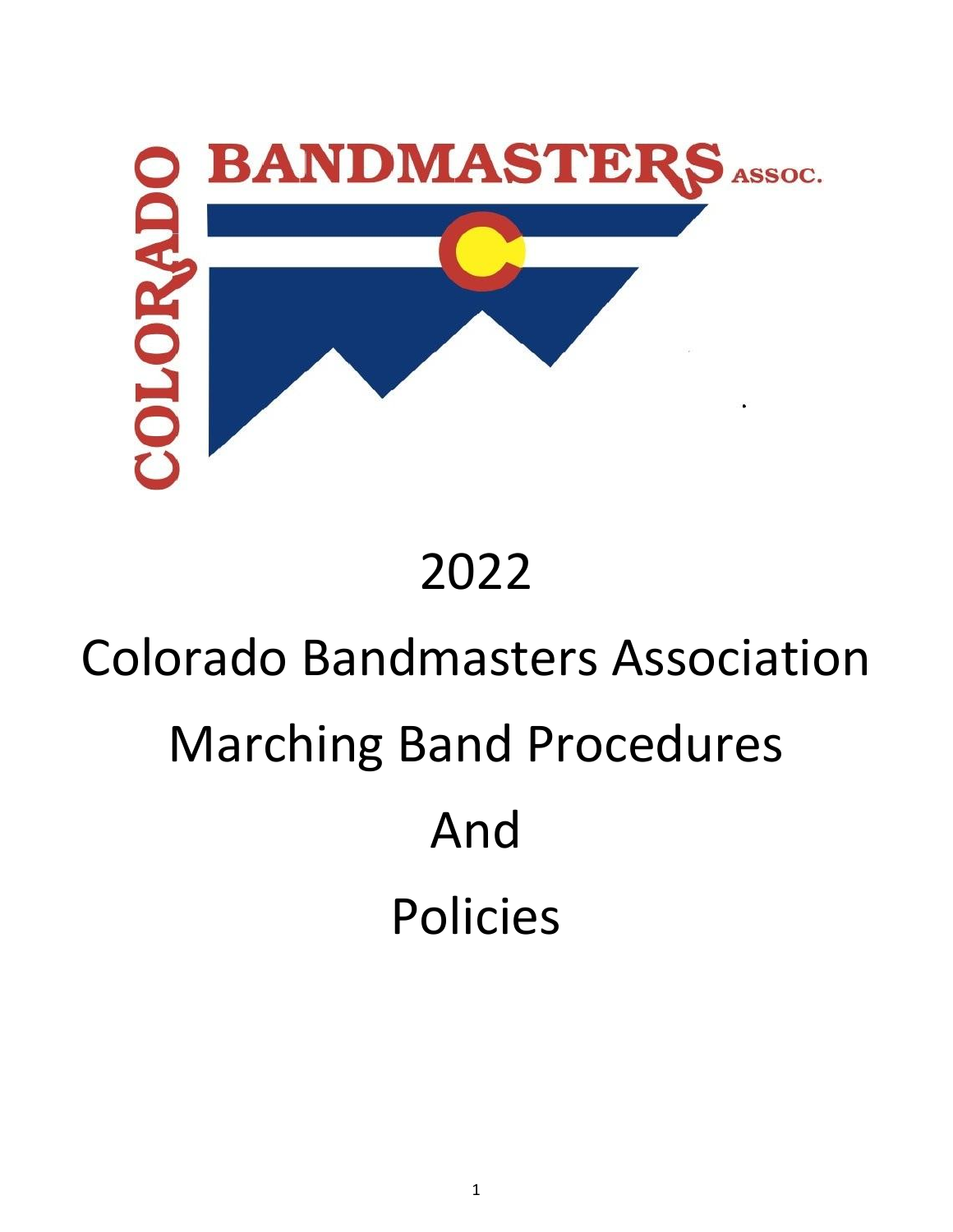# Contents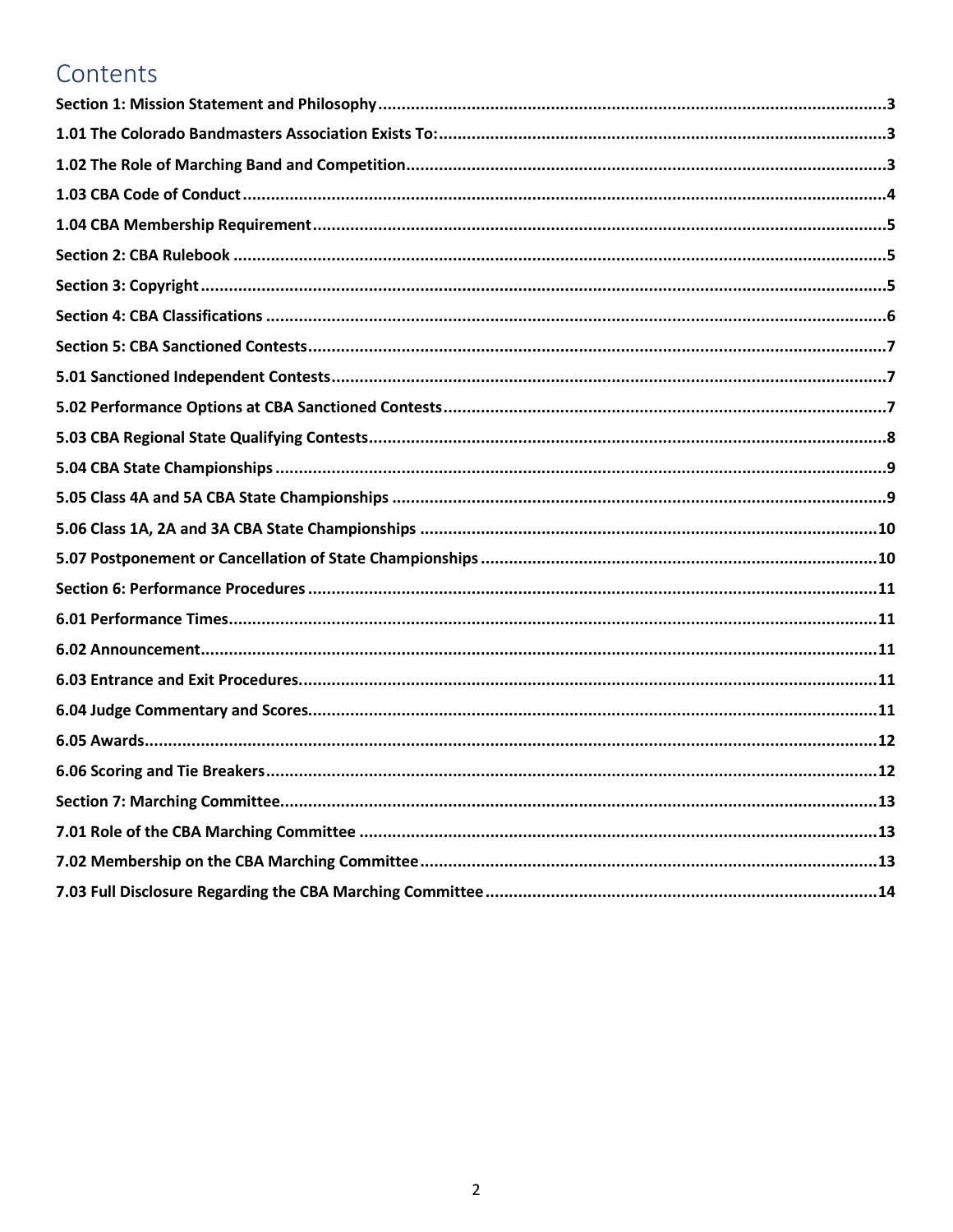# <span id="page-2-0"></span>Section 1: Mission Statement and Philosophy

# 1.01 The Colorado Bandmasters Association Exists To:

- Promote comprehensive music education through participation and performance in band.
- Provide support, leadership and educational opportunities to students and directors.
- Provide outstanding performance and educational events and venues that encourage, recognize and reward musical artistry and excellence.
- Work with other organizations to encourage and promote a lifelong love of music among students, teachers, and the community.

# 1.02 The Role of Marching Band and Competition

The Colorado Bandmasters Association believes that marching band is just one aspect of a quality high school band program. The marching band should be based upon educationally sound music principals of individual musicianship, ensemble music performance as well as the visual elements of movement, choreography, and drama.

The role of competition is to provide an educational tool to help develop musicianship, self-motivation, group discipline and the learning of life lessons. Competition holds all accountable for their role in education. It also provides the opportunity for students, directors, staff and parents to celebrate those who achieve the highest levels of musicianship and artistry.

It is important to keep competition in perspective with the responsibility of directors/staff to educate the students. When these objectives are not the primary goals of a program then marching band ceases to be educationally valid.While CBA will not approve, reject, or censure program content, it is expected that all shows will be in good taste and respect students, schools, and the CBA audience.

The Colorado Bandmasters Association seeks to provide marching band events for students and directors that will enhance their competitive experience with quality judging and performance venues.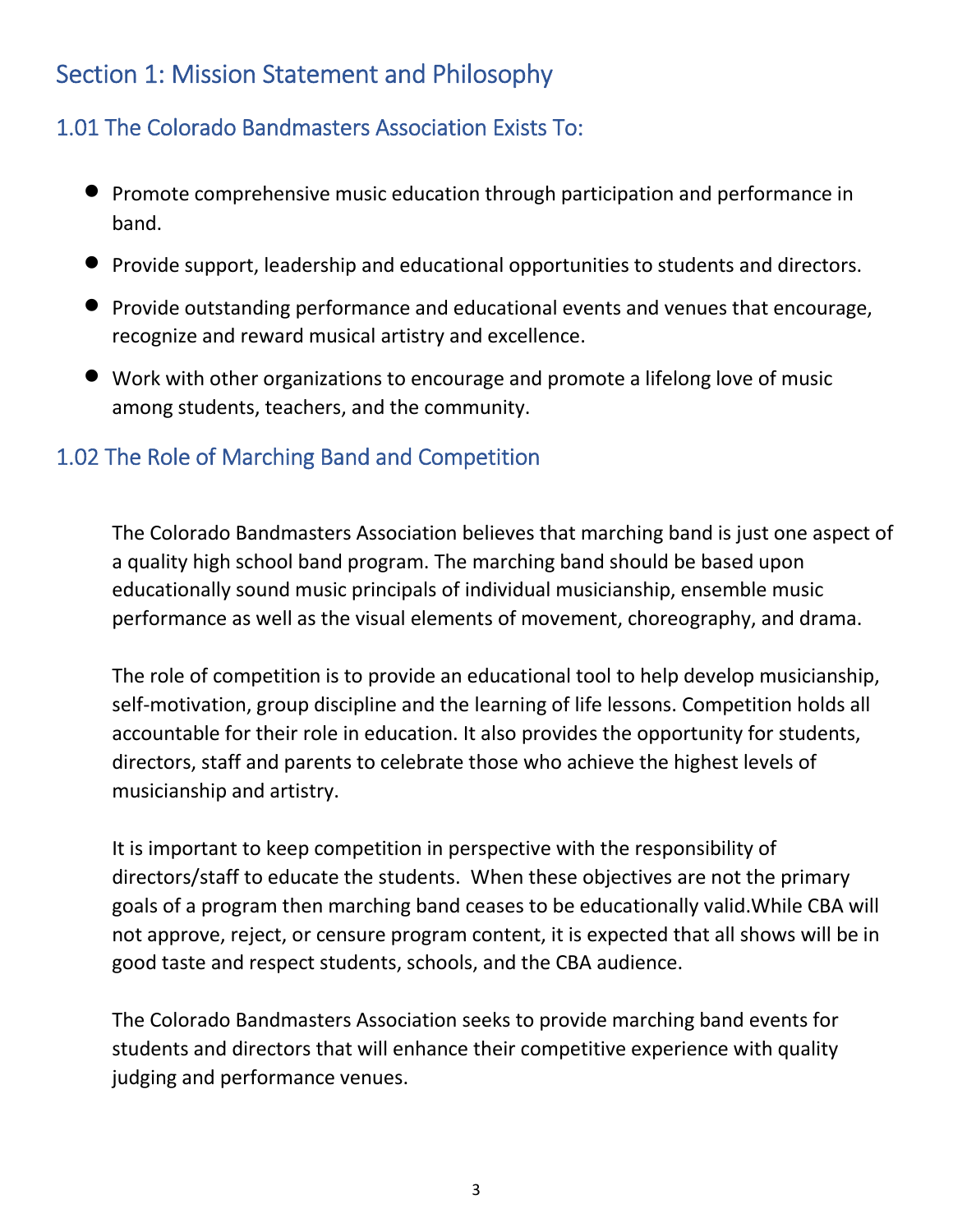# <span id="page-3-0"></span>1.03 CBA Code of Conduct

Professional ethics are essential to the conduct of a band director and staff choosing to have their band participate in any competition. Directors and staff should be good representatives for the profession by making decisions with care. The following are some guidelines for appropriate decision making:

- Directors, staff, students, and parents should act in a supportive manner of all participating groups. All participating groups and individuals should be treated with respect and appreciation of their performance.
- Respect the competitive process. Directors, staff, students, and parents should act in a respectful manner toward contest hosts, adjudicators, event workers, other spectators, and participants.
- All performing groups deserve a quiet appreciative audience. Directors and staff should educate and supervise their students while observing performances by other bands.
- Directors, staff, parents, and students should not contact judges or the Chief Judge during a contest.**Directors/Staff may contact the T&P Judge.**
- Directors and staff **must read and follow** all materials sent to the by contest hosts.
- Directors and staff are responsible for **reading and understanding** the **CBA Rulebook**. Questions regarding any rule/proceduremay be submitted to the CBA Head Timing and Penalties Judge.
- Schedules are to be followed to the minute. Staying in any warmup area longer than the designated time infringes on the next group being able to warmup appropriately.
- Concerns regarding judging, scoring or a specific judge should be communicated to the CBA Chief Judge within three days aftera contest.
- Concerns regarding a specific contest should be communicated to the contest host and the CBA Marching Chair within three days aftera contest.
- Directors are encouraged to contact the CBA Marching Chair or any member of the CBA Marching Committee with concerns, proposals or suggestions.
- Directors are encouraged to attend and participate in the annual CBA Marching Committee meeting. The Marching Chair will notify directors of the date, time, location, proposed rule changes, etc.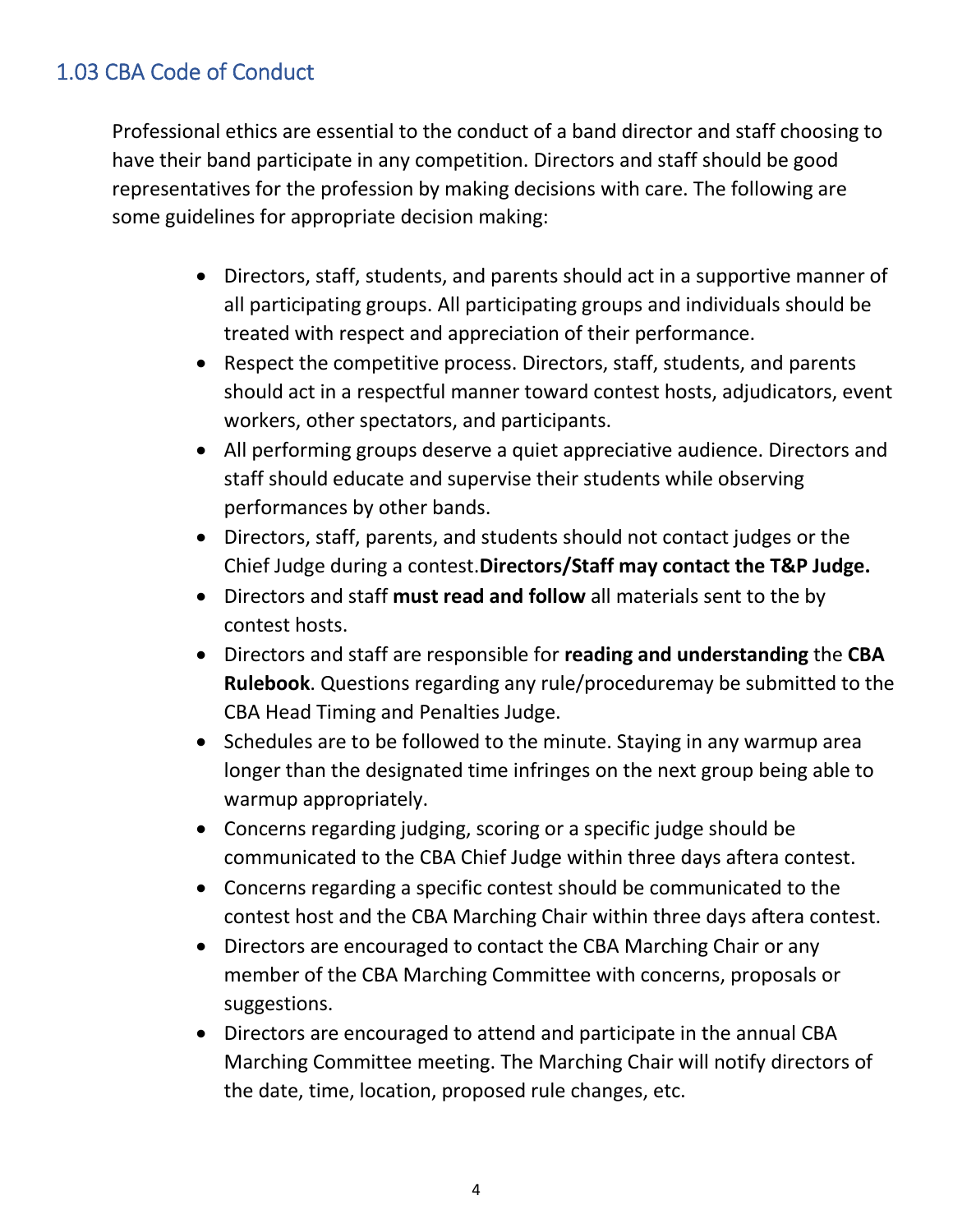#### <span id="page-4-0"></span>1.04 CBA Membership Requirement

The Colorado Bandmasters Association requires allColorado directors and assistant directors to be current members of CBAin order for their band to participate in any CBA sanctioned event. Membership information can be obtained at [www.coloradobandma](http://www.coloradobandmasters./)sters.org or by contacting the CBA Executive Secretary.

# Section 2: CBA Rulebook

The CBA Rulebook is posted on the marching website. Directors, assistant directors, and staff are responsible for reading and understanding the CBA Rulebook.Anyone with questions regarding a specific rule (clarification, interpretation, implementation, etc.) may contact the Head Timing and Penalties Judge via email or phone conversation.

Directors, assistant directors, staff, etc. are encouraged to ask questions of the Timing and Penalties Judge at CBA Sanctioned Contests.

Directors may propose new rules or rules changes. The CBA Marching Committee votes on all new rules/rule changes. The Marching Chair may implement a rule at any time to ensure the safety of students, directors, spectators, etc.

#### Section 3: Copyright

The Colorado Bandmasters Association requires all bands to comply with copyright laws regarding Performance and/or arrangements of copyrighted music, visual images, and other materials, as well as the use of copyrighted audio text, and the display of copyrighted words and images. This requirement also applies to all portions of the performance including pre-show or visual displays.**See Section 7 in Rulebook.**

CBA requires all directors to submit the CBA Copyright Report by August 20 along with all supporting documentation. This includesany documentation showing proof of licenses purchased giving permission to arrange music, permission to perform the arrangements given by the arranger and permission to record for educational purposes only.

Failure to provide any documentation asked for by the CBA Marching Chair will result in a band not being able to perform at any CBA sanctioned event.

CBA encourages directors to obtain copyright documentation as early as possible. Directors should contact the CBA Marching Chair with any questions.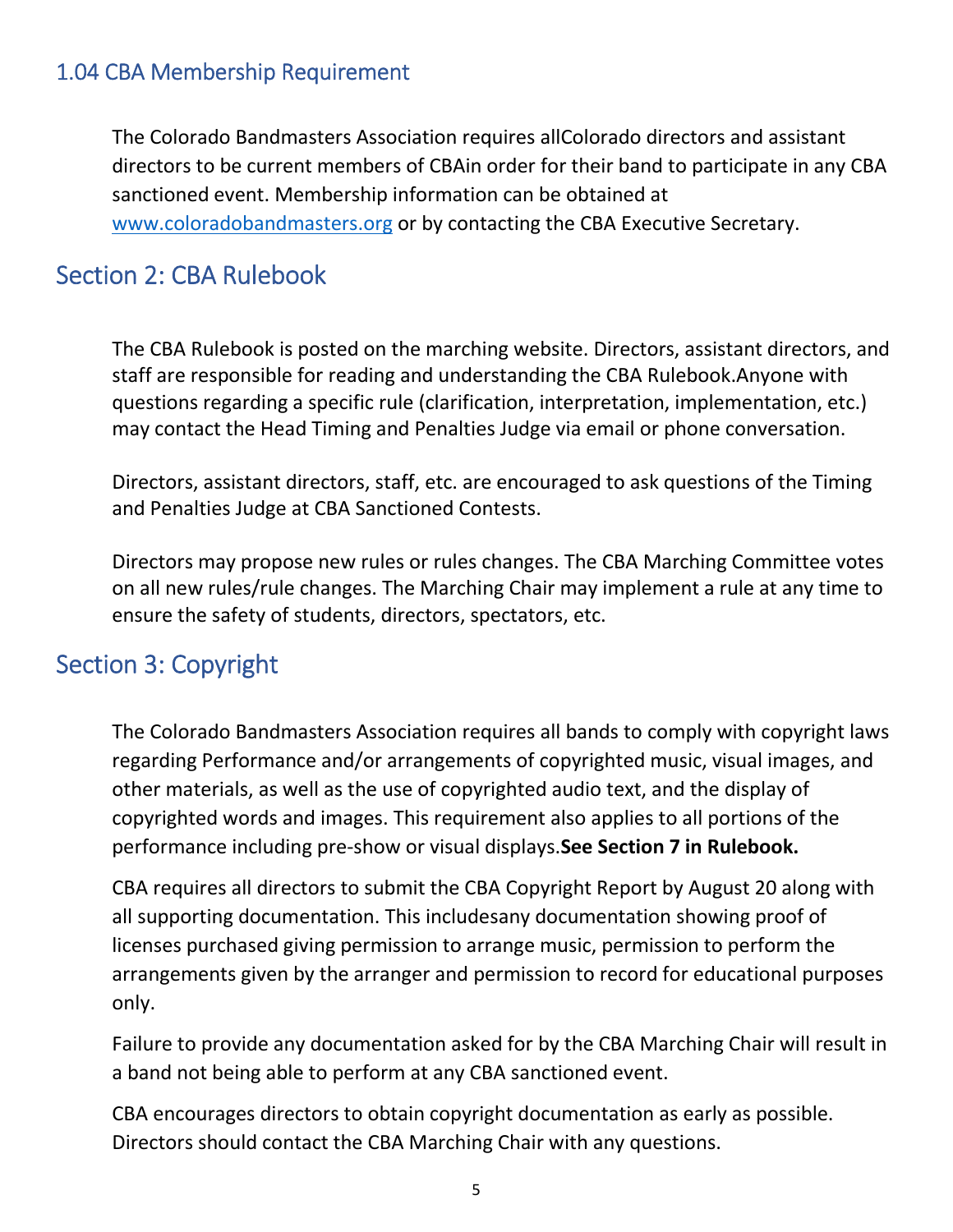# <span id="page-5-0"></span>Section4: CBA Classifications

The Colorado Bandmasters Association uses school enrollment data to assign schools to a classification. CBA obtains enrollment data provided by the Colorado Department of Education. This data is published by the CDE every January and is based up the official October pupil count. The CBA Marching Chair obtains this data (published on the CDE website) and then assigns bands to the appropriate classification.

CBA has considered a classification system based upon the number of students in a band twice in the past ten years and has chosen to stay with a school size system.

A director may petition to move down a classification. Such petition must be submitted to the CBA Marching Chair by April 1. The CBA Marching Committee will review all petitions and either approve or disapprove. Historically the Marching Committee has approved these petitions when one of two criteria have been met:

- 1. A band is returning to competitive marching after a number of years where the band has not participated in competitive field show events.
- 2. A new school has opened and does not have full enrollment of grades 9-12.

The Marching Committee usually grants these petitions to last for two years.

Any director may petition to compete in a classification higher than their assigned class. The deadline for notifying the CBA Marching Chair is April 1.

Division between 4A/5A is determined by taking the total number of participating bands in school sizes of 1,201 and higher then dividing that total in half. Should there be an odd number; 5A will carry the greater number.

**Combined bands**- Two schools may petition to combine their bands into one competitive marching band. If granted, this will be allowed for a period of two years. A petition will be considered if one of the bands has no more than 2% of the school population as determined by the CDE enrollment data in that school's marching band.The classification of the combined unit will be determined by the combined total enrollment of both schools.

Bands wishing to combine must have the approval of the marching chair prior to the State Championship registration deadline.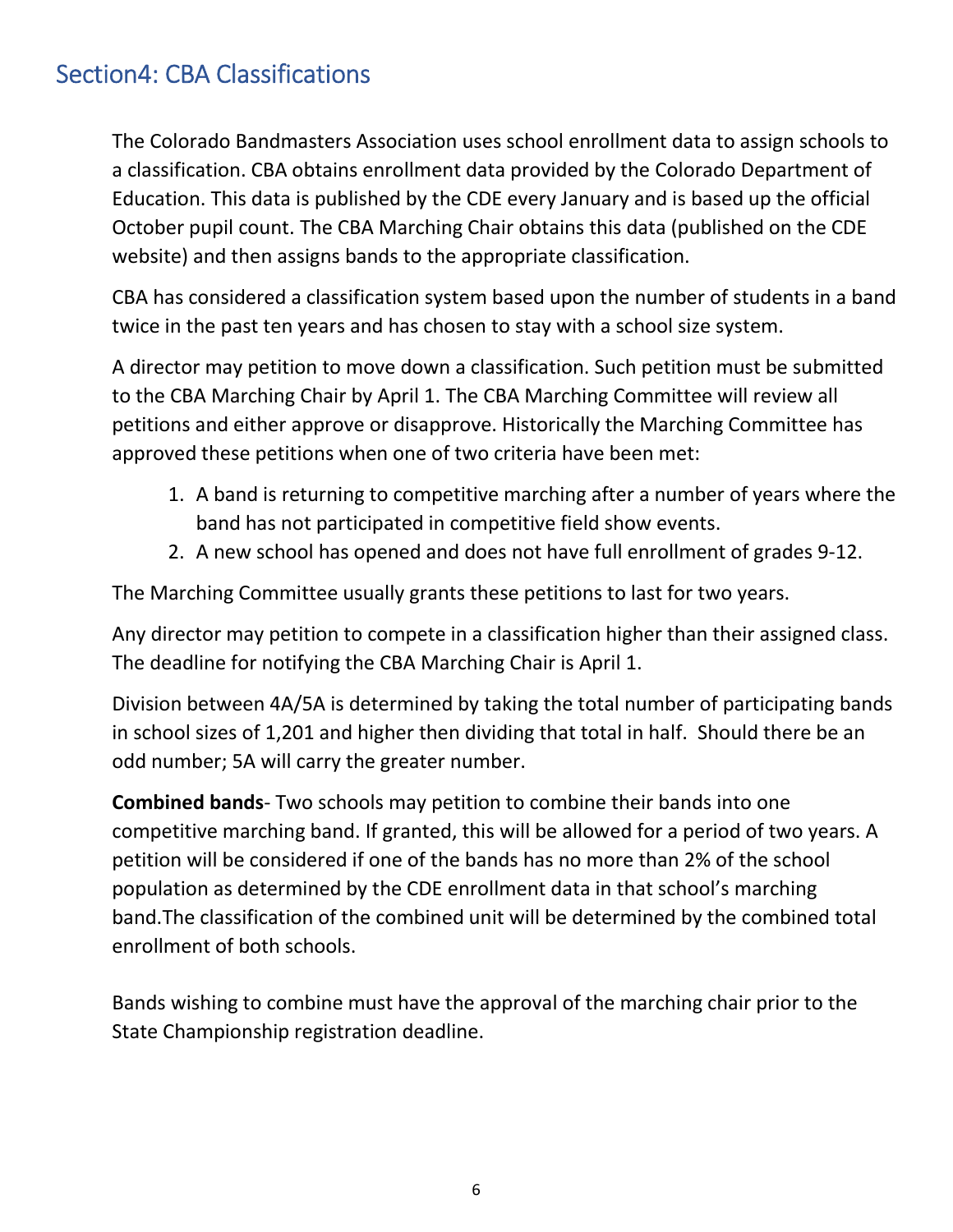# <span id="page-6-0"></span>Section 5: CBA Sanctioned Contests

#### 5.01 Sanctioned Independent Contests

The Colorado Bandmasters Association currently has ten sanctioned independent contests. All sanctioned contests use CBA judge sheets, use a combination of out of state judges and in stage judges, use a full panel of judges, use the CBA School Size Classification system and follows the rules/procedures listed in the **CBA Rulebook**.

These independent contests are hosted by a director (current CBA member) supported the affiliated band booster organization. These contest hosts meet yearly with the CBA Marching Chair to ensure consistency from one event to the next.

Each independent contest is liable for all expenses related to hosting a marching band contest. Entry fees, spectator ticket prices, concession stand prices are all set by the local contest host. CBA assumes no financial liability for any independent contest.

Each contest host will send out entry information to directors. The CBA Marching Chair will also publish a schedule of all sanctioned events with appropriate internet links. Each contest host will send to participating directors all pertinent information regarding schedules, site maps, etc.

Each independent contest host may determine a specific format approved by CBA. This could include a 100%open class contest, a contest done according to CBA classifications, a format that favors small schools or a modified format approved by CBA.

There are several other marching contests in Colorado that are not sanctioned by CBA. Bands are not prohibited from participating in non-sanctioned events but are encouraged to support sanctioned CBA events.

All independent CBA Sanctioned Contests are approved the CBA Marching Chair. Any contest that does not adhere to CBA guidelines or is deemed to not meet/exceed CBA expectations may have the sanction removed by the CBA Marching Chair.

#### 5.02 Performance Options at CBA Sanctioned Contests

Bands have three performance options at any CBA sanctioned contest other than State Championships:

- 1. Perform for a score, placement and ranking
- 2. Perform for a rating (I, II, III, IV or V)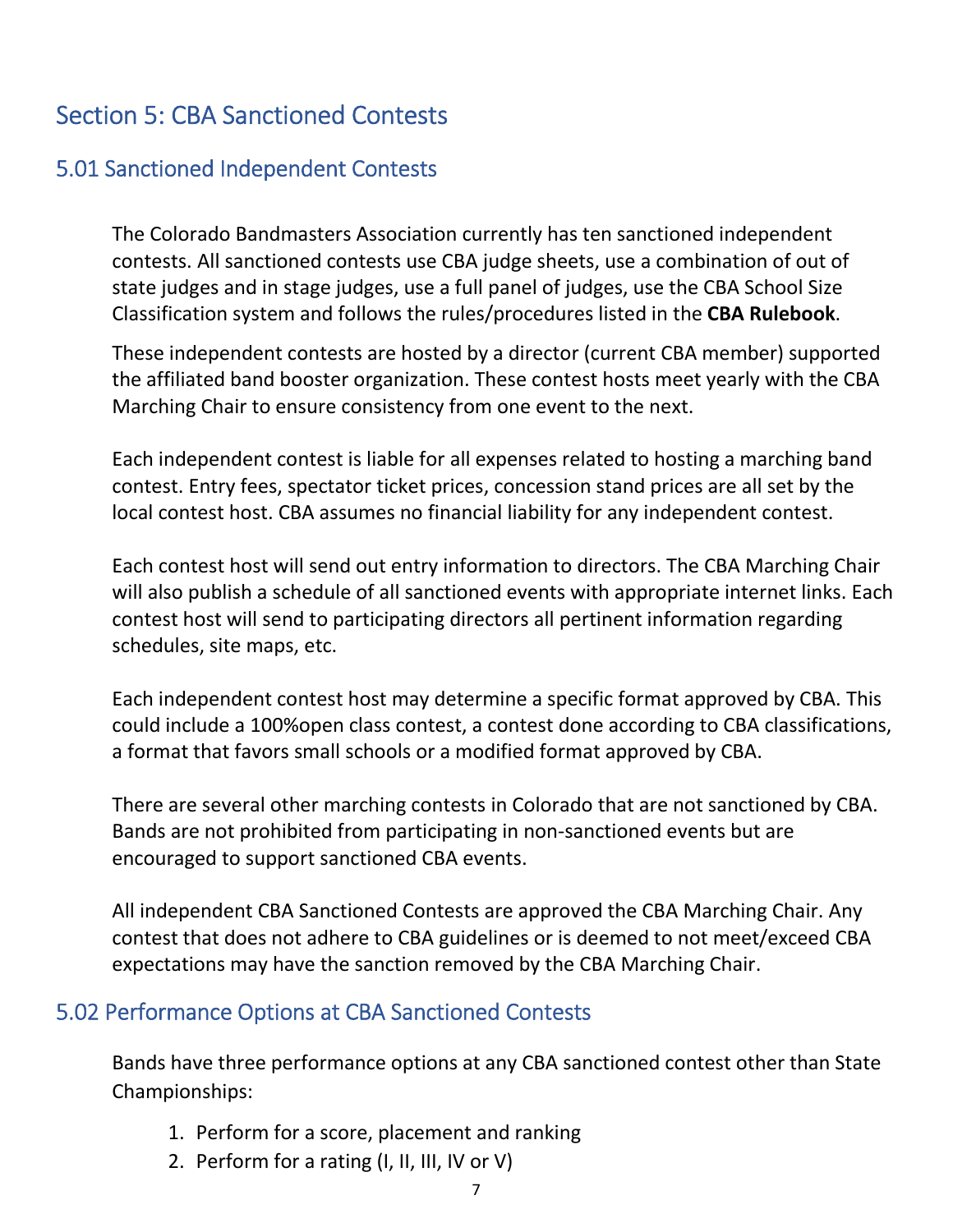3. Perform for comments only.

<span id="page-7-0"></span>Regardless of which option a director chooses the entry fee will be the same. If a band performs for comments only or a rating all judges will still provide commentary. For a ratings only performance, two music judges and one visual judge will provide the ratings, all other judges will provide commentary.

The performance order for a contest will be:

- 1. Comments only performances will be first
- 2. Performances for a rating will follow bands that perform for comments only
- 3. Performances for a score, ranking and placement will take place after those bands who performed for comments only or for a rating

Directors must give show hosts 15 days prior notice if they choose to change their performance option. After the 15 day window nochanges will be made.

Bands that perform for comments only or for ratings at a CBA Regional will not qualify for State Championships.

# 5.03 CBA Regional State Qualifying Contests

CBA has five Regional State Qualifying Contests. Any band wanting to qualify for State Championships **must** participate in a Regional State Qualifying Contest. The CBA Marching Chair will publish the date and location of each Regional. The Marching Chair will also assign bands to a specific regional and publish that information.

Each Regional host will send out entry information, collect entry fees and then send out all pertinent information to participating directors.This entry process is separate from the State Championship entry process.

Performance times for each Regional will be done in order of Classification. Within each class the schedule will be determined by a blind draw in groups of four based upon the previous year placements.

The CBA Marching Chair will publish a list of bands that qualify for State Championships based upon the results from the five Regional State Qualifying Contests. The number of bands that will qualify for State Championships is determined before the start of the marching season based upon the number of bands in each classification.

In the event a Regional is postponed or cancelled due to weather, CBA will follow the procedure detailed in **Rule 9.03**for determining if bands scheduled to perform at the cancelled Regional qualify for State Championships and how those bands will be seeded for State Championships.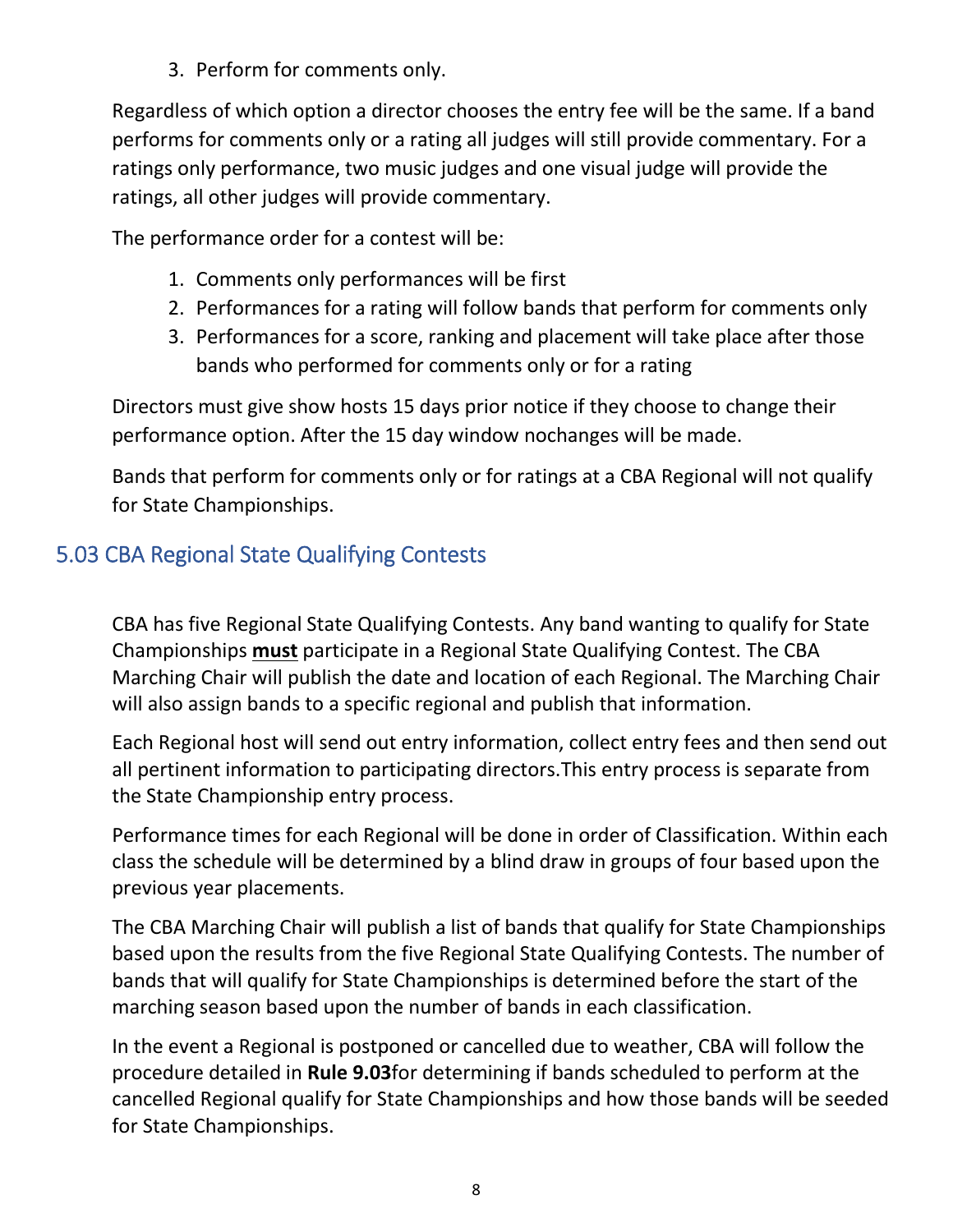### <span id="page-8-0"></span>5.04 CBA State Championships

CBA State Championships are the culminating events of the fall marching season. CBA has two State Championship events; the 4A/5A State Championship held at Falcon Stadium on the United States Air Force Academy and the 1A/2A/3A State Championship which rotates between three locations in the State (Grand Junction, Denver Metro area and Pueblo).

Entry forms for State Championships are posted online [\(www.cbamarching](http://www.cbamarching.com/).com) and are due by August 20 each year. This is a separate entry from Regionals. Any director who is more than one week late will have their band perform first in their class at Regionals and at State Championships**(Rule 9.08).**A complete entry consists of the following:

- 1. Entry form and entry fee
- 2. NFHS Band Safety Certificate from director and assistant director(s)
- 3. Completed **and approved** Copyright Form
- 4. Staff form
- 5. Completed Announcement Form

#### 5.05 Class 4A and 5A CBA State Championships

State Championships for the 4A and 5A classifications takes place overtwo days at the Air Force Academy. The first day will be the Quarterfinals round. The second day will be the Semifinals and Finals competitions.

Twenty bands in Class 4A and in Class 5A will qualify based upon Regional scores. The format will be a Quarterfinals, Semifinals and Finals round. Scheduling for Quarterfinals will be in reverse order of seeding from Regional rankings. In Quarterfinalsthe bands that are seeded #1-6 will receive a bye and the bands that are seeded #7-20 will compete with the six highest scoring bands in both classes advancing to Semifinals.

In Semifinals the scheduling will be a blind draw in groups of four based upon the ranking from those bands that advance from Quarterfinals and the top six seeds from Regional rankings. The six bands that received the bye will compete with the six bands that advanced from Semifinals. From these twelve competing bands the eight highest scoring bands will advance to finals. This will apply to Class 4A as well as Class 5A.

Finals competition will be scheduled in reverse order of ranking from the Semifinal competition. At the end of Finals, a full band retreat will occur (weather permitting) with the awards presentation starting when all bands have assembled.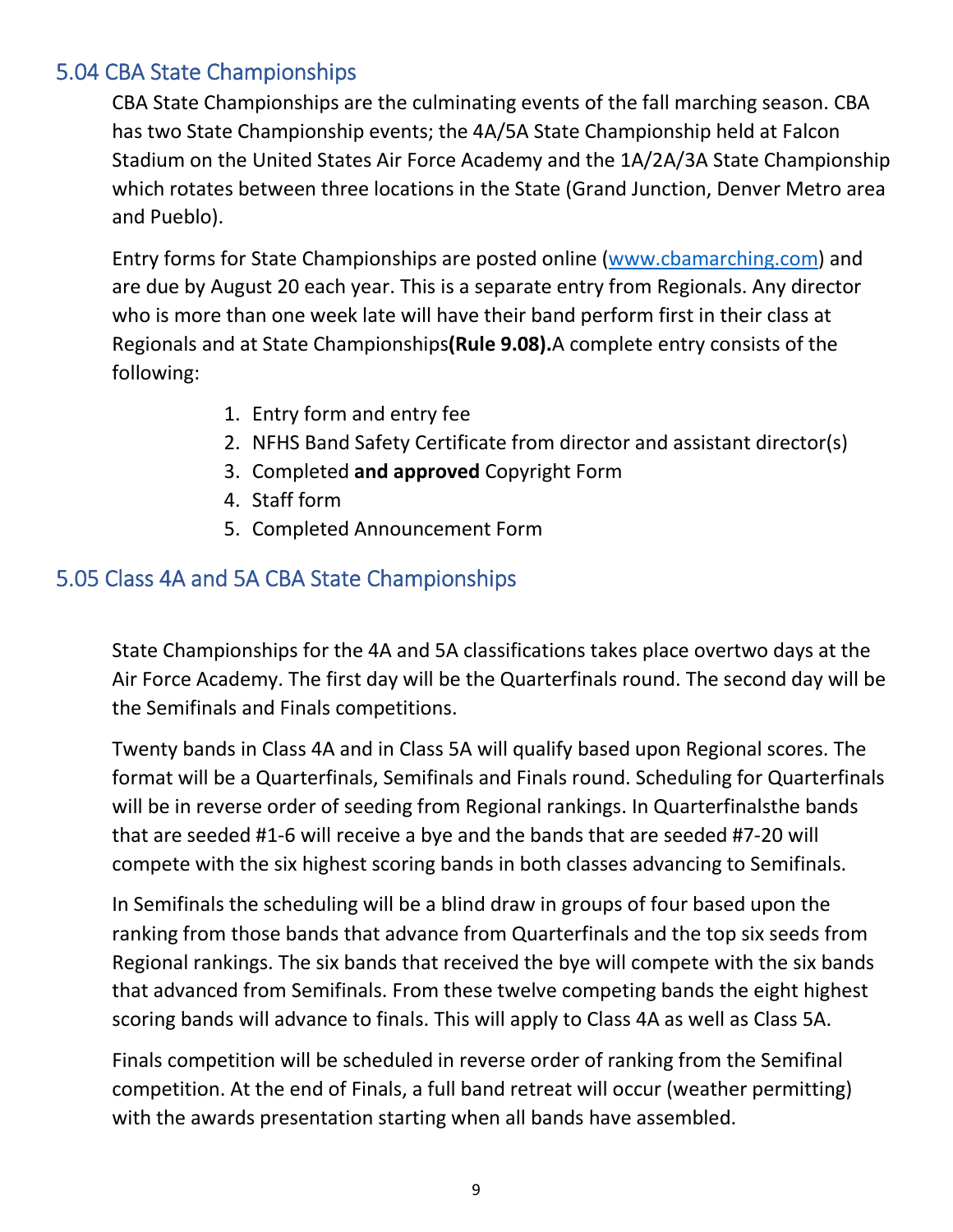<span id="page-9-0"></span>Placement awards will be given to each band in Finals. Awards for High Music, High Visual and High General Effect will be given in each class. Medals will be given to the top three bands in each class. The top scoring band in each class will receive a Champion Banner.

In odd numbered years the 4A Class will perform first in Quarterfinals, Semifinals and Finals. In even numbered years the 5A Class will perform first.

#### 5.06 Class 1A, 2A and 3A CBA State Championships

The number of bands that will qualify for 1A/2A/3A State Championships is determined before the start of the marching season based upon the number of bands in each classification.

The format will be Semifinals and Finals. Scheduling for Semifinals will be a blind draw in groups of four based upon the seeding from Regional rankings. The number of bands that will advance to Finals in each classification is based upon the number of bands that were scheduled into Semifinals. That information will be published at the start of the marching season by the CBA Marching Chair.

Finals competition will be scheduled in reverse order of ranking from the Semifinal competition. At the end of Finals, a full band retreat will occur (weather permitting) with the awards presentation starting when all bands have assembled.

Placement awards will be given to each band in Finals. Awards for High Music, High Visual and High General Effect will be given in each class.Medals will be given to the top three bands in each class. The top scoring band in each class will receive a Champion Banner.

In even numbered years the 3A Class will perform first in Semifinals and Finals followed by Class 1A and then Class 2A. In odd numbered years the 1A Class will perform first followed by Class 2A and then Class 3A.

#### 5.07 Postponement or Cancellation of State Championships

In the event weather forces the postponement of State Championships (either 1A/2A/3A or 4A/5A) CBA will make every attempt to reschedule the event a week later. This will be dependent upon numerous factors including stadium availability, judge availability and the ability of qualifying bands to participate. Alternate dates may be explored as needed.

Cancellation of State Championships will be a possibility if postponement is not an option. CBA will not refund entry fees according to **Rule 9.03.**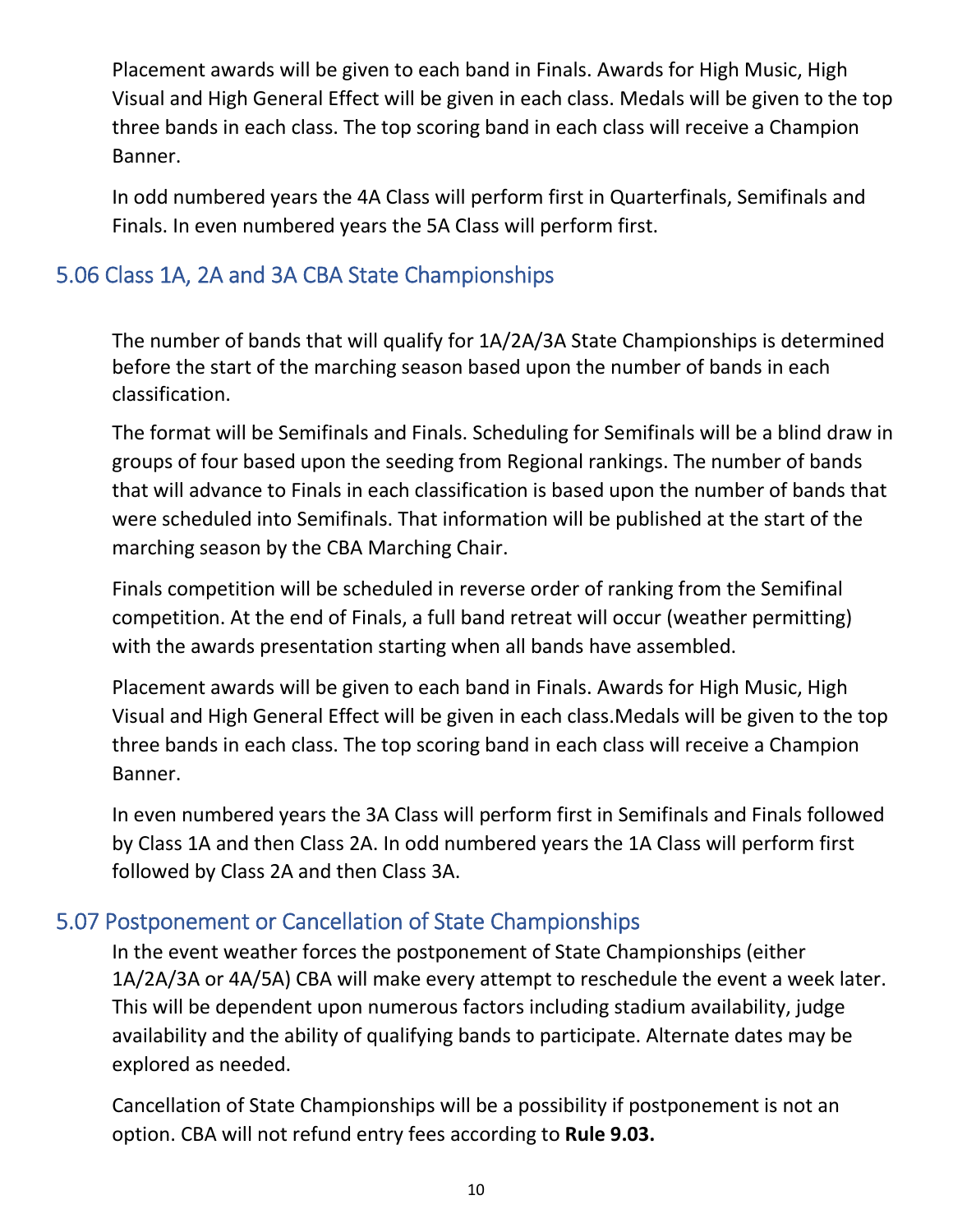# <span id="page-10-0"></span>Section 6: Performance Procedures

#### 6.01 Performance Times

Performances are scheduled in 15 minute intervals. A band has a total of 15 minutes to enter the field, set up, perform, and clear the field.The Timing and Penalties Judge or the T&P assistant will give the band permission to enter the field.

Timing of the show starts immediately after the conclusion of the announcement.

Minimum show times are:

Class 1A- 4 ½ minutes Class 2A & 3A- 5 minutes Class 4A & 5A- 5 ½ minutes

#### 6.02 Announcement

Each band has the option of when the announcement will begin**(Rule 5.09)**. The default procedure is that the announcement will start exactly 3:15 after the band has been given permission to enter the field. Any band has the option to have the announcement start when the director signals the Timing and Penalties Judge. That can only happen prior to the 3:15 mark.

CBA uses a standard announcement form for all sanctioned events.

#### 6.03 Entrance and Exit Procedures.

Each stadium has characteristics that are unique to that venue. Directors should follow the instructions provided by each contest host. Rules that apply to field boundaries, entrance and exit procedures are stated in section 5 of the **CBA Rulebook.**

#### 6.04Judge Commentary and Scores

CBA uses Competition Suite to record judge commentary and to release scores/recaps after the conclusion of the awards presentation for prelims or finals. New directors will be contacted by the marching chairman to enable access to Competition Suite.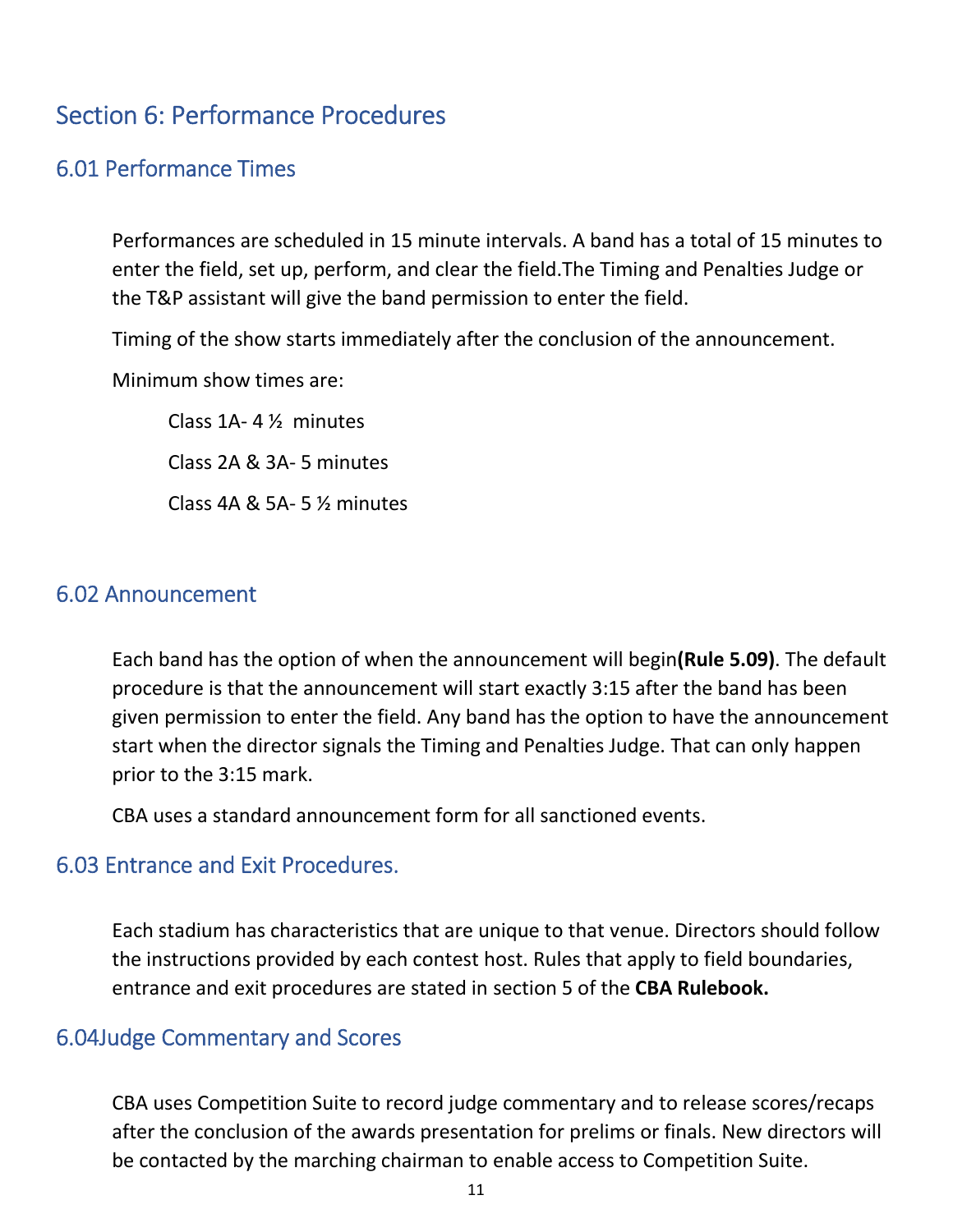#### <span id="page-11-0"></span>6.05 Awards

Independent CBA sanctioned events may decide the number of placement awards given at their contests. They have the option of including High Music, High Visual and High General Effect. These contests may not give awards recognizing the most improved band, color guards, percussion sections, brass sections, woodwind sections or drum majors.

Regional State Qualifying Contests will only give placement awards.

At CBA State Championships all bands will receive a placement trophy and a small banner. The students in the top three bands in each class will a medal. The first place band in each class will also receive a CBA Champion banner. CBA will also award High Music, High Visual and High General Effect in each class at the finals awards presentation.

#### 6.06 Scoring and Tie Breakers

#### **CBA scoring is based on the following formula:**

#### **60% Music – 40% Visual and 60% Effect – 40% Performance**

- Music Performance Average: is the Average of the Music Individual caption with the Music Ensemble caption = 20% of total score
- Visual Performance Average: is the Average of the Visual Individual caption and Visual Ensemble caption = 20% of total score

Effect Total: is the Total of Music Effect 1 caption + Music Effect 2 caption + Visual Effect caption = 60% of total score

Awards: Final Placement is based on the Total Score.

#### **Tie Breaker System:**

- $\bullet$  1<sup>st</sup> tie breaker is Sub-Total Score
- $\bullet$  2<sup>nd</sup> tie breaker is Effect Total
- $\bullet$  3<sup>rd</sup> tie breaker is High Music Performance Average
- $\bullet$  4<sup>th</sup> tie breaker is High Visual Performance Average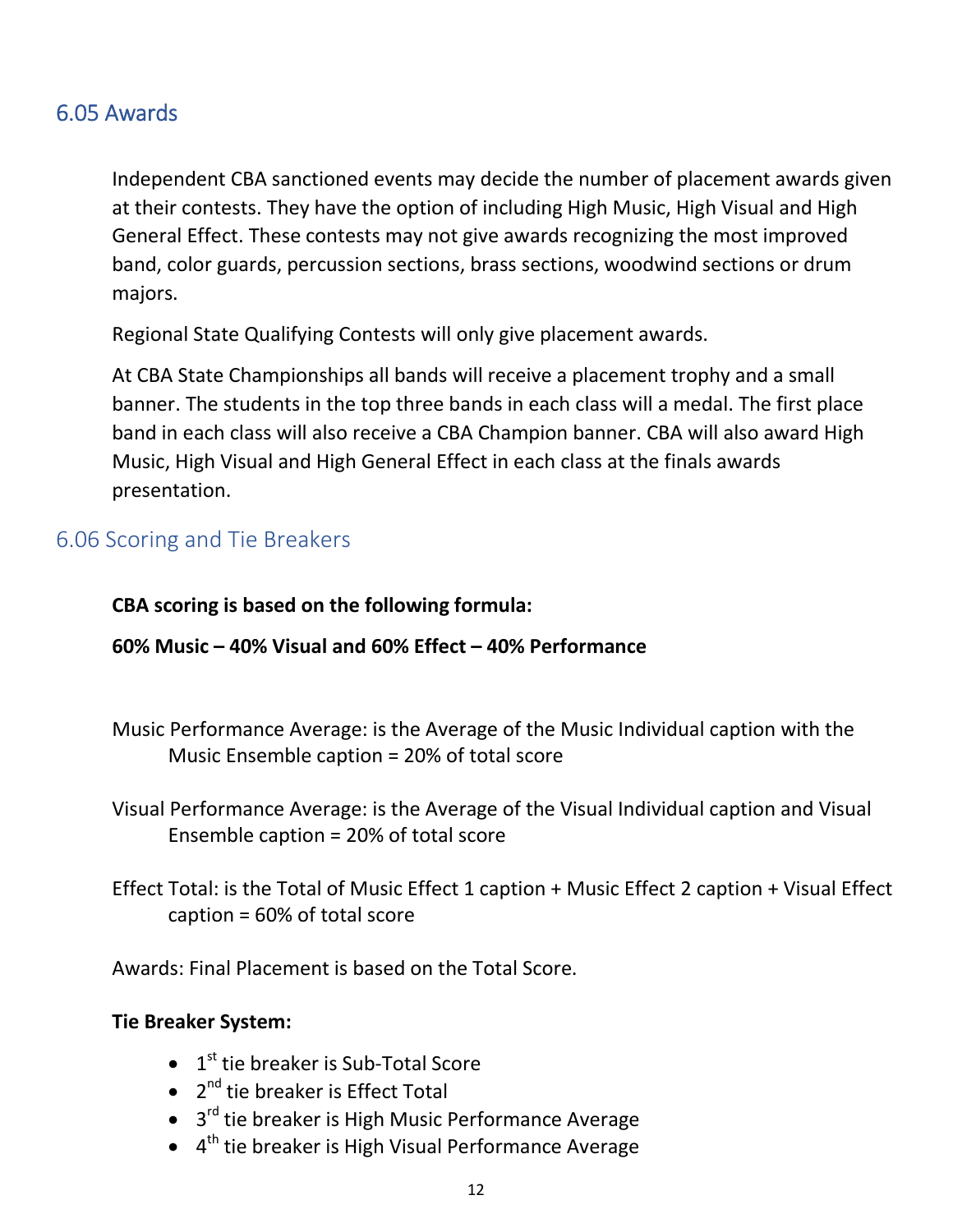#### <span id="page-12-0"></span>**Caption Awards:**

- High Music Performance Award: Music Performance Average
- High Visual Performance Award: Visual Performance Average
- High Effect Award: Effect Total

There is no tie breaker for Caption Awards. Bands will share the award if there is a caption tie.

CBA Policy: No Caption Awards are to be given for Color Guard, Percussion, Drum Major or any other caption other than the three official CBA caption awards listed above.

# Section 7: Marching Committee

#### 7.01 Role of the CBA Marching Committee

The CBA Marching Committee is the governing entity for the marching band activity. The committee meets in December to review the fall marching season, CBA State Championships, financial reports provided the CBA Marching Chair, discuss and vote on proposed Rules/Procedures, review a report by the CBA Chief Judge and to take action on proposals submitted by CBA members.

The Marching Committee may meet at other times of the year as needed. The committee may also make decisions via email.

Anyone may attend a CBA Marching Committee meeting and participate in discussion.

#### 7.02Membership on the CBA Marching Committee

The CBA Marching Chair selects the members of the Marching Committee. Members must be a current member of CBA and a current director of a high school marching band. The Marching Chair will include representatives from each class and try to include representatives from each portion of the State of Colorado.

The Marching Chair will determine a term of four years for each member. A member may serve more than one term at the discretion of the Marching Chair. The Marching Chair may also replace a committee member prior to the conclusion of their term if needed.